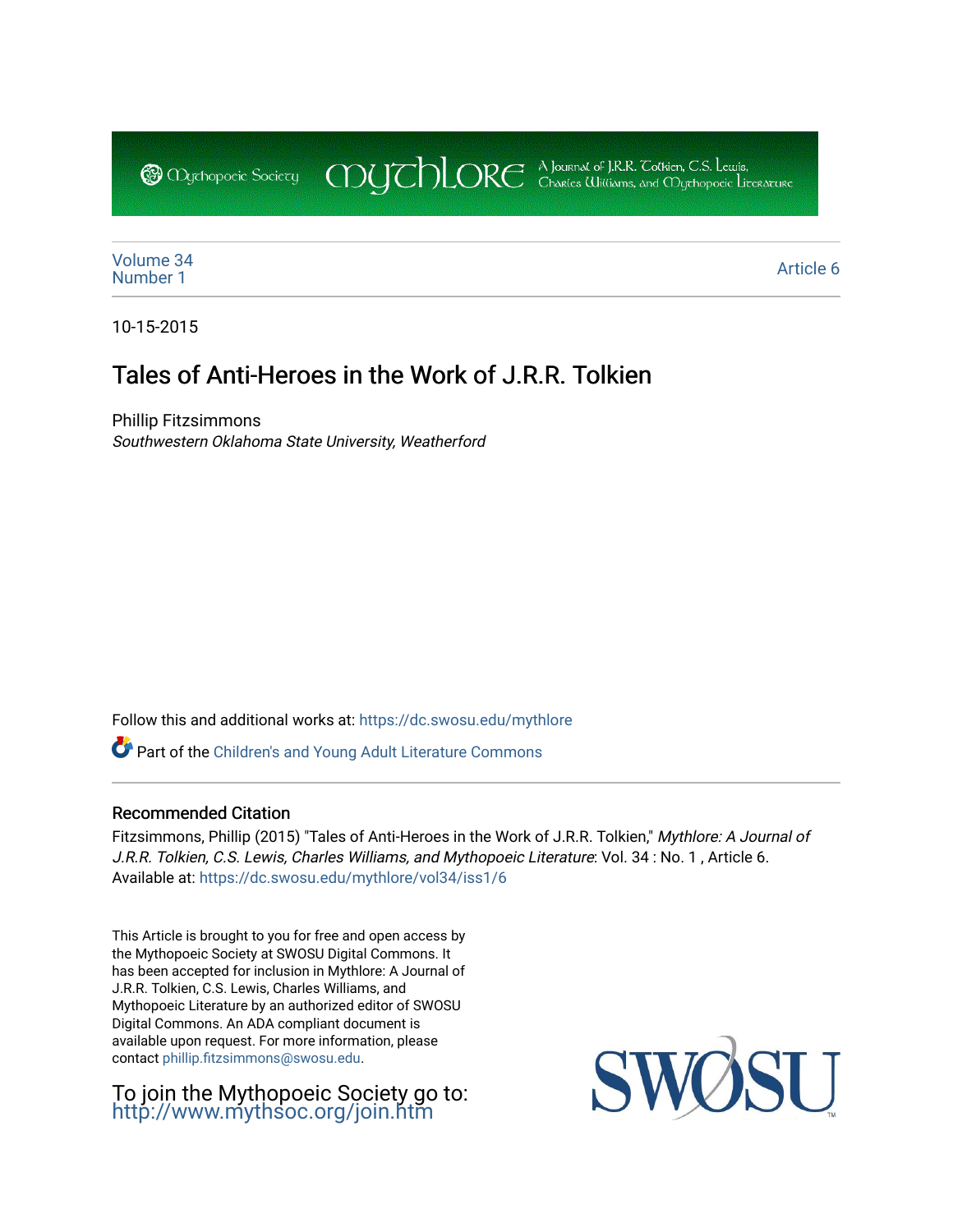## Mythcon 52: The Mythic, the Fantastic, and the Alien

Albuquerque, New Mexico; July 29 - August 1, 2022 <http://www.mythsoc.org/mythcon/mythcon-52.htm>



### Abstract

Considers two stories which seem uncharacteristically anti-heroic in comparison to the rest of Tolkien's legendarium—the story of Túrin Turambar, and in particular, the portrait of the failed marriage of Aldarion and Erendis in "The Mariner's Wife" and its ecological implications.

### Additional Keywords

J.R.R Tolkien; Anti-Heroes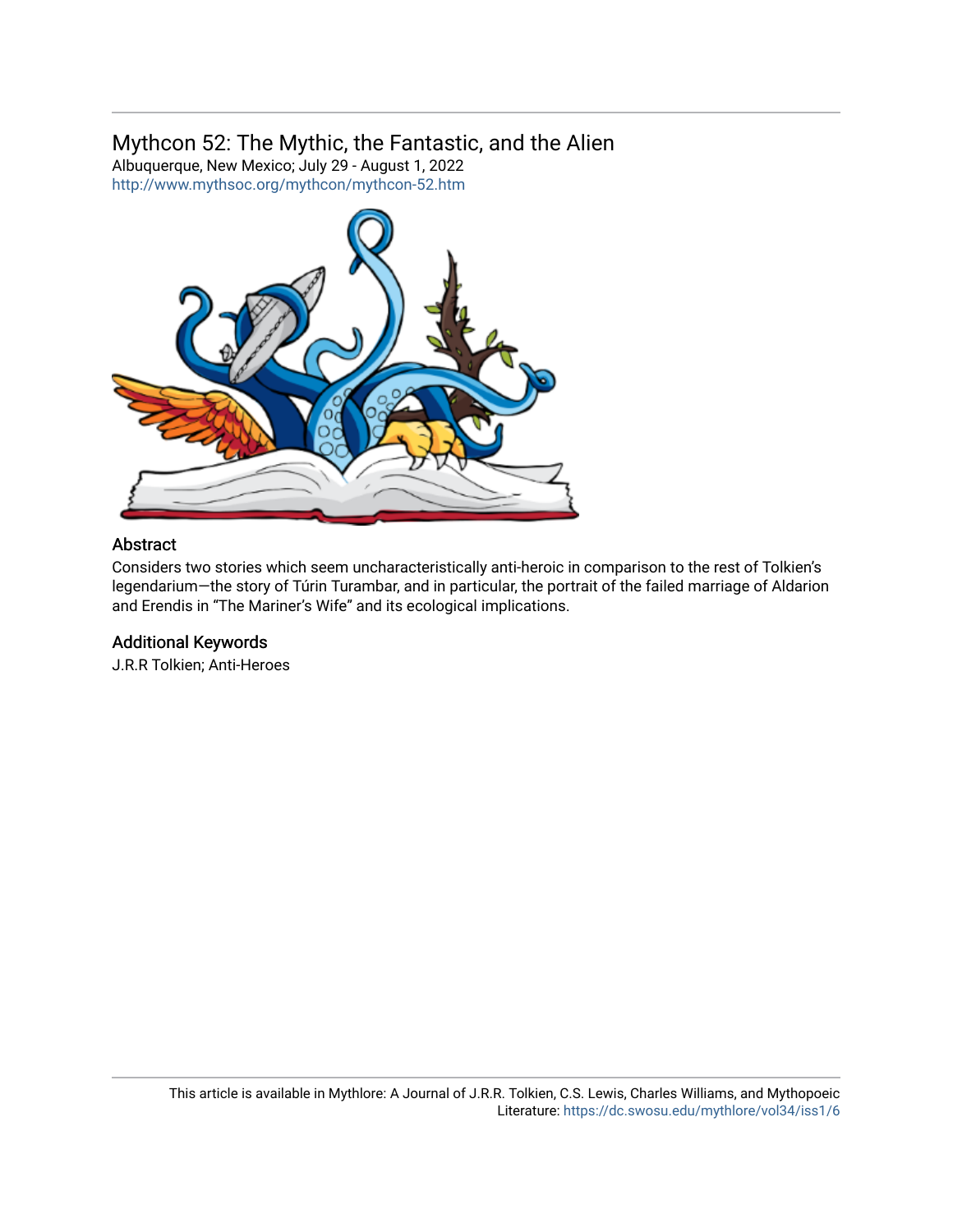

### ales of Anti-Deroes IN The Work of J.R.R. Tolkien

**Phillip Fitzsim m ons**

The majority of scories in Colkien's legenoarium offer dramatic examples of heroic behavior which can instruct the reader on how to conduct one's life. He draws engaging characters that never stop in their struggle to defeat evil, even when facing insurmountable odds. The reader en counters characters who are dedicated to serving others, who continue to plod onward despite the apparent futility of their actions, and who rely upon faithful friends. In contrast, "The Mariner's Wife" in *The Unfinished Tales* and "Of Turin Turambar" in *The Silmarillion* are stories about anti-heroes that demonstrate what *not* to do in life. Similarities between the stories suggest that they were written to perform similar purposes. Both stories have tragic human heroes and story elements that are surprising for a J.R.R. Tolkien composition. The former is about the break-up of a marriage; the latter includes an incestuous marriage between the hero and his sister.

Although unfinished, "The Mariner's Wife" is an absorbing profile of filial relationships. It is no story about idealized children of Ilúvatar who stay on their path and get things right. Instead, it is a representation of marital relationships as we see them today. It shows that, even in paradise, unhappiness and conflict can cut to the quick of an individual life.

While this essay will focus on "The Mariner's Wife" and the story of Aldarion and Erendis, it is useful to note some similar points about "Of Túrin Turambar." In this story, the hero wallows in defeat and separates himself from the people who loved and fostered him. The acts of focusing upon how wrong things have gone and severing himself from the nurture and support of friend ships lead him to unknowingly marry his sister.

Of the two story elements, the incest found in "Of Turin Turambar" is more jarring to the reader than the dissolution of marriage found in "The Mariner's Wife" because incest is taboo in contemporary society. A first reading of either story sparks surprise and causes the reader to question Tolkien's purpose in adding each element to the story. Yet the style and degree of development of both stories indicate they were not passing thoughts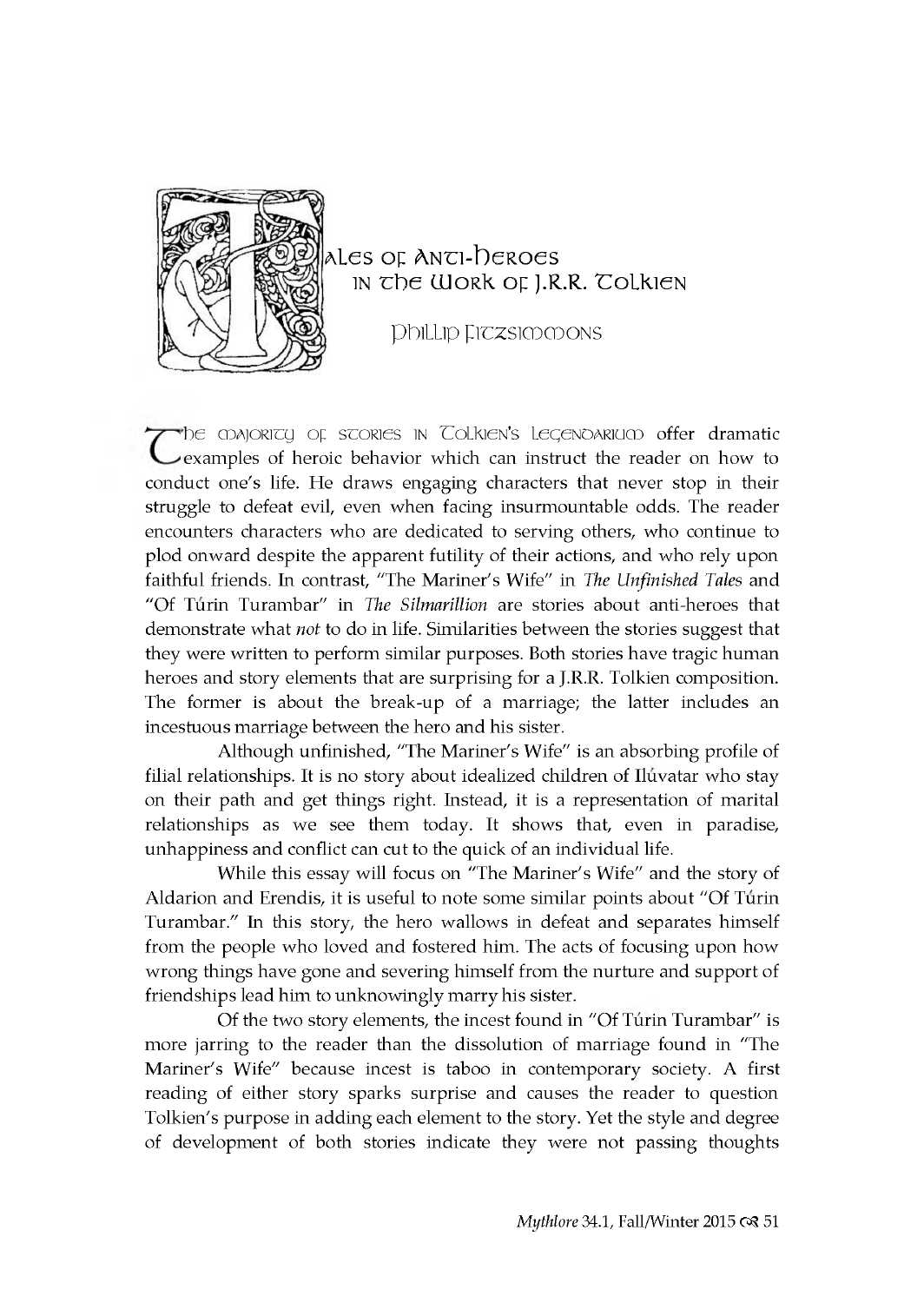(though unfinished, "The Mariner's Wife" is quite polished). Tolkien's welldocumented conservative character leads the reader to believe the elements must be important or they would not have remained in their respective stories. Indeed, "Of Túrin Turambar" was rewritten in different versions, such as the book length *The Children of Húrin*, and holds primacy of place by being included in *The Silmarillion*, intended by Tolkien to be the definitive presentation of his myth cycle.

One purpose of the element of the incestuous marriage is to show the magnitude of Morgoth's evil in his curse of the children of Húrin. Similarly, the purpose of showing a failed marriage in "The Mariner's Wife" is to show the resulting wrong when an individual will not work for unification and instead retreats to self-isolation. This is shown to be true even in a blessed realm, with all of its advantages, such as the island society of Númenor. In "Of Túrin Turambar," the starkness of the incest element reinforces Tolkien's theme of the apparent all-pervasive power of evil in the world. Even  $T$ u rin —a young man of great physical and leadership abilities—is shown to fail because he did not have the mental discipline to perform the deeds of a hero. Like Aldarion, he blames others for all his designs going wrong. He does not step outside of himself to get a better perspective, nor does he rely upon a positive network to help him in his goals. When Túrin begins to go astray, King Thingol, his foster father, sends messages calling him to return home to a place of honor at court. The messenger, Beleg Strongbow, repeatedly tracks him to aid him in battle and urge him to return home. But Túrin ignores or dismisses the network of loved ones that could have saved him.

Túrin is a slave to Morgoth's curse because he believes he is its slave. The apparent lesson is to show what happens when the hero does not respond to adversity with all of his faith, talents, courage, and friends. Túrin can be contrasted to Boromir, who stumbled and failed, in *The Lord of the Rings*. He betrayed the fellowship but is remembered as a hero because he took responsibility for his actions and died protecting his two defenseless companions. Boromir could have wallowed in shame and believed his fate was final and slunk back to Gondor in despair. Instead, he corrects his betrayal by sacrificing himself to protect his friends, the weakest members of the fellowship.

The reader can see, in both stories, what happens when a person devotedly cultivates self-defeating thoughts and isolates himself from a positive social network. Boromir's victory could have been mirrored by Aldarion and Erendis or by Túrin son of Húrin. Overcoming adversity would have made them heroes. Instead, we see in the notes of the story "The Mariner's Wife" that Aldarion, planter of trees, denudes them from Middleearth *(Unfinished Tales [UT] 262)*, and Erendis ends her days alone, neglected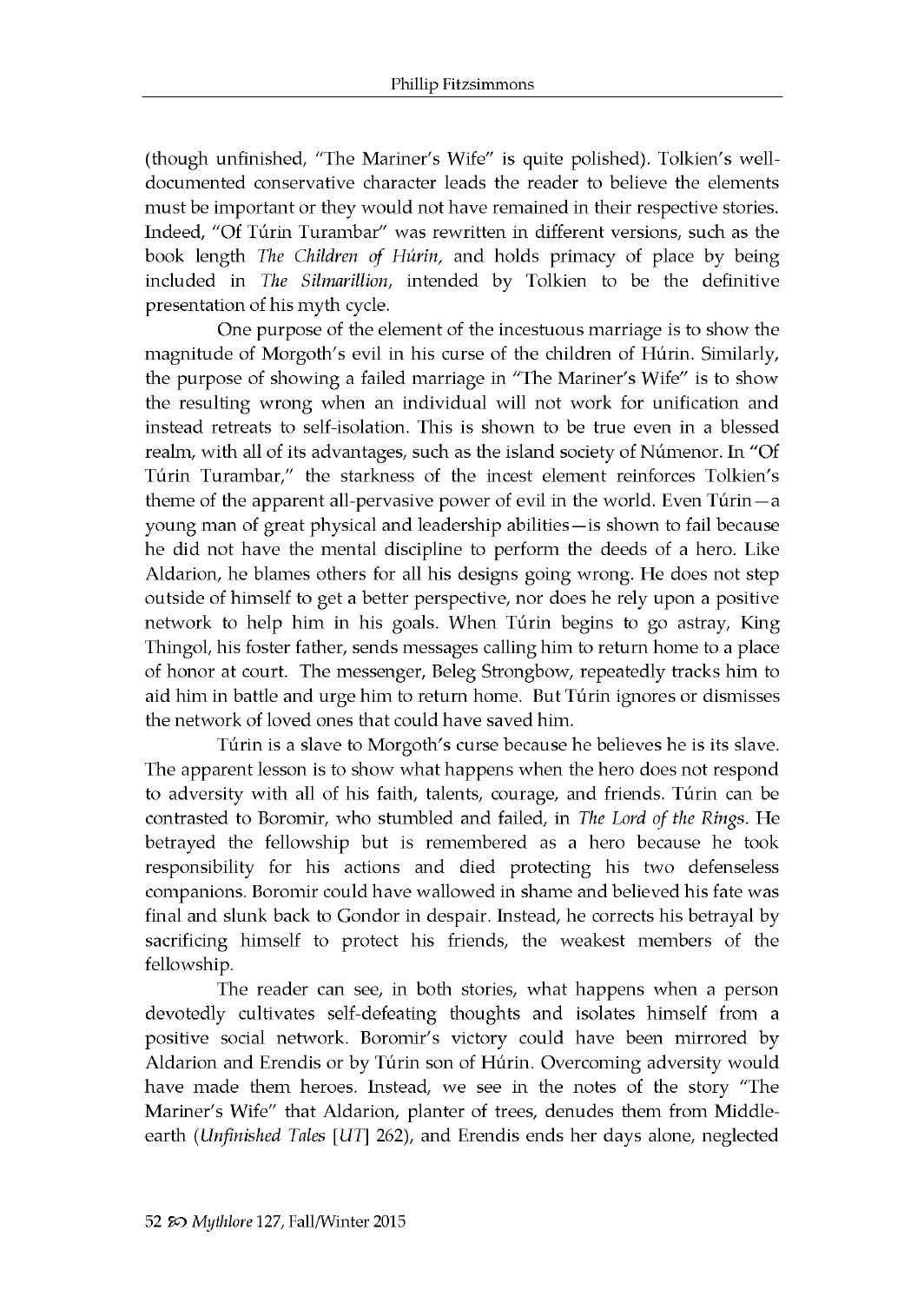by her daughter and drawn toward and longing for the man she thoroughly rejected earlier in her life  $(UT 212)$ .

The reader can imagine what the story "The Mariner's Wife" would have looked like if Aldarion and Erendis had overcome their conflict by finding a middle ground in which Erendis did not view the sea as a rival and in which Aldarion had been more sensitive to the needs of a wife with a shorter life-span than he enjoyed. We do know from Frodo's example in *The Lord of the Rings* that the resolution would have made them even greater than what they would have been if there had been no conflict. The moral of Tolkien's stories is that a person is matured by facing adversity. Despite the physical and psychological scars from a quest, such as Frodo's in *The Lord of the Rings,* the character develops new strength and depth because of the struggle.

#### THE TREE-LOVER AND THE MARINER

The dual conflict between Aldarion and Erendis hinges on their contrasting outlooks on nature. She has an over-riding empathy for trees as individual living things, while Aldarion is unable to see trees as anything other than raw materials. On the other hand, Aldarion's love of the sea and sea-craft causes Erendis to view the sea as a rival. By the end of the story, Erendis retreats to a meadow that she uses as a haven to separate herself from the hurt of losing her imagined rivalry with the sea, which she perceives as the challenge to her marriage. She wants to be where she will have no experience of the sea and cannot see where trees have ever been felled. She distances herself and her daughter from contact with her husband's family, withholds information about the child's father, and actively instructs the child to hate and mistrust men.

Elizabeth Holem writes:

This marriage pattern [...] can be observed throughout Tolkien's writing. His adventure tales usually revolve around the actions of a central, racially mixed, male-female couple whose success depends upon their partnership: Eärendil and Elwing, Beren and Lúthien, Thingol and Melian, Tuor and Idril. In contrast, many of the people who fall prey to the desire for domination are not only lacking a partner, but have tension with the opposite sex: Feanor is estranged from his wife, Melkor was rejected by Varda, Maeglin is obsessed with a woman who marries another man, and Túrin lives in all-male company and later unknow ingly m arries his sister. (Holem 81)

She goes on to say, "Remember that Tolkien's heroes come in pairs, creating unity through the coming together of difference: man and woman, elf and human [...]" (Holem 82).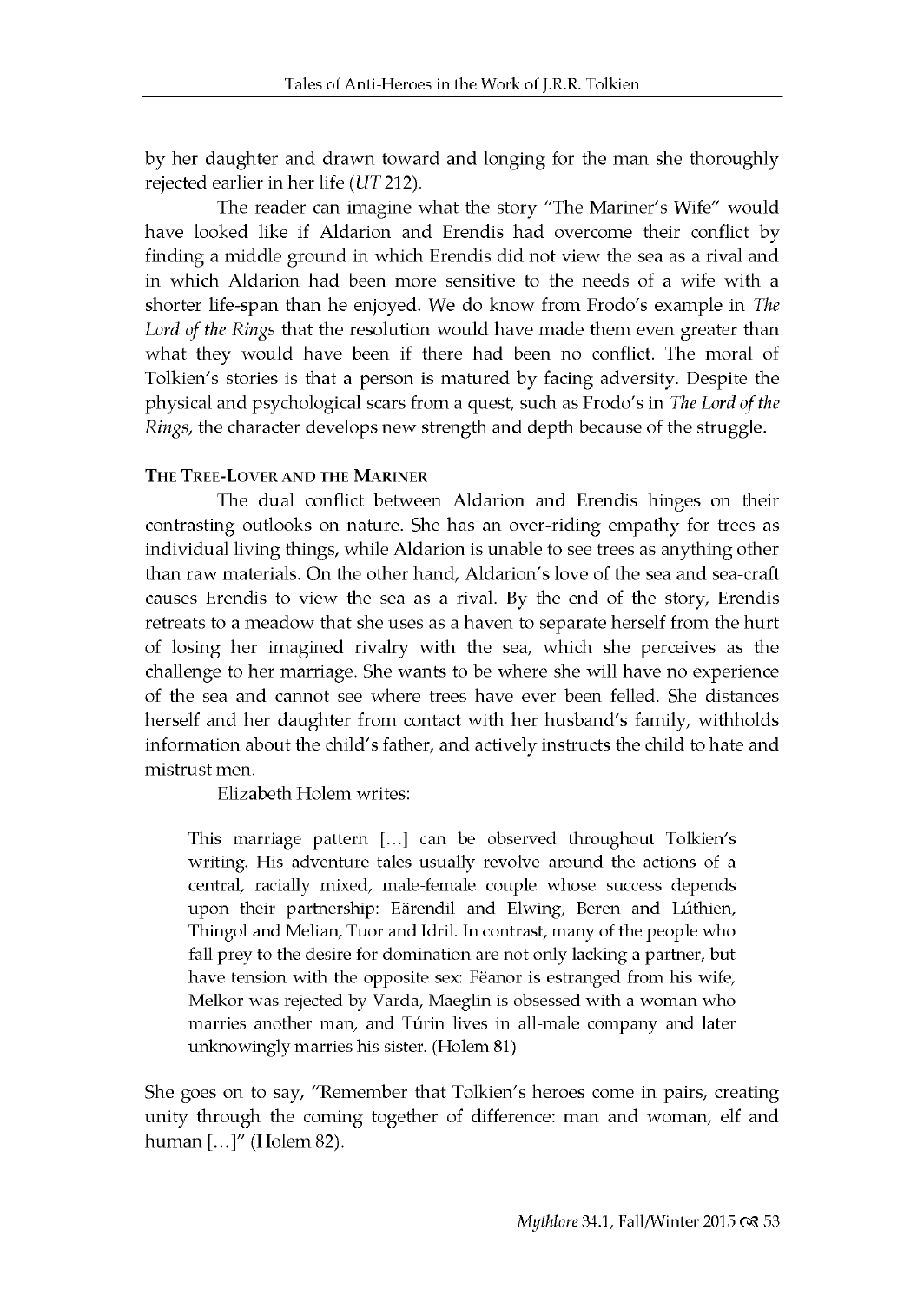While both Aldarion and Erendis are human, the marriage is coded as "racially mixed" because Aldarion is of the long-lived line of Elros, while Erendis is not. Aldarion's insensitivity to the difference in their life-spans is key to their conflict. Again, as Holem reminds us, "Aldarion's desire to stray from home is both a temporal and spatial yearning as he rejects both the present moment in which he lives and his homeland Númenor for an imagined future and distant lands" (78). His longevity gives him a luxury not open to Erendis:

Preferring to live firmly in the present, Erendis sees her love for their mutual homeland in a different light from Aldarion. By taking opposing positions toward imperialism, they present a debate in the form of a lover's quarrel. [...] Because Aldarion is long-sighted he has a radically different perception of value from Erendis —and it is a definite character flaw. (78)

The notes to the story record, "It is said that this ordinance [allowing his daughter to succeed to the throne] arose directly from Aldarion's disastrous marriage to Erendis and his reflections upon it; for she was not of the line of Elros, and had a lesser life-span, and he believed that therein lay the root of all their troubles" *(UT 209)*. Aldarion's understanding of the problem within his marriage comes far too late to be helpful in any way.

At first, the flaws of their relationship are not recognizable to them as obvious signs of the necessary failure of their marriage. The inability of humans to foretell how relationships will turn out was a topic addressed by Tolkien in a letter to his son Michael in 1941, when he wrote that not everyone was as fortunate as he was in finding his true love in Edith Tolkien. However, even their love had its difficulties. He wrote, "Nearly all marriages, even happy ones, are mistakes: in the sense that almost certainly  $[...]$  both partners might have found more suitable mates. But the 'real soul-mate' is the one you are actually married to" (Letters 51). He outlined the many ways that he had not been the most suitable partner for his bride when they married.

The content of the letter expresses an understanding that marriage is not only for couples who seem perfect for each other. In fact, according to the same letter, just because a couple appears right for one another at one time does not mean it will continue to be so unless there is a "deliberate conscious" exercise of the *will"* and "self-denial" (Letters 51, emphasis in original). He recognizes that success can be achieved despite the misgivings of everyone involved. This letter is a useful aid in interpreting the conflicted marriage of Aldarion and Erendis as compared to ideal relationships found in the rest of Tolkien's writing and listed by Holem in the quotation above.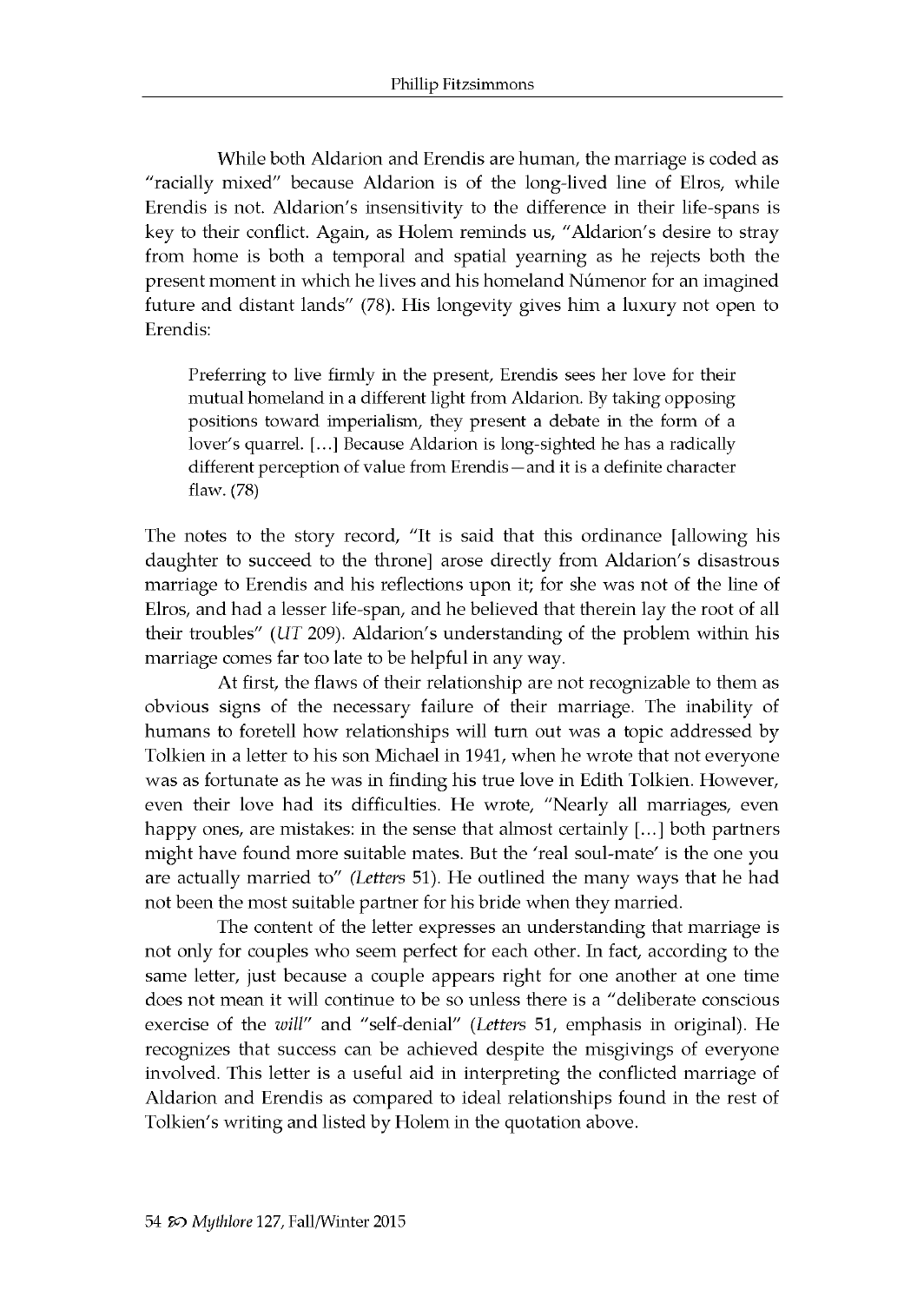The courtship of Beren and Lúthien is a fitting beginning to describe ideal relationships in the legendarium because the scene in which Beren first sees Lúthien was inspired by an experience of Tolkien's in which his wife danced for him in the woods while he was on leave during his service of fighting in WWI. According to Humphrey Carpenter, the moment is iconic in *The Silmarillion*, because of the degree to which Tolkien identified the heroine with his wife (Carpenter 97). In the story of *Beren and Lúthien* the man Beren is smitten by the sight and sound of the singing and dancing elf maiden that he comes upon in the forest. The couple stand together against Lúthien's father, King Thingol. They are partners in a dangerous adventure, and their relationship stretches the boundaries of mortality for both man and elven-kind.

In "Of Túrin Turambar," Húrin and his wife, Morwen, are separated for decades of distress and hardship but remain faithful and desire to be with one another until the end, when Húrin is briefly reunited with Morwen before she dies.

In *The Lord of the Rings*, harmony between Tom Bombadil and Goldberry is an expression not just of love between husband and wife but is also an essential part of the health of the land, as discussed at length by Dickerson and Evans: "In the joyful spousal relationship between Tom and Goldberry [...] we see a rare picture of spousal harmony, a picture that is crucial to the environmental harmony it signifies" (160).

The disintegration of a marriage in "The Mariner's Wife" thus seems to be inconsistent with the themes and motifs of other Tolkien stories. Again and again, he portrays marriages as remaining romantic, sometimes for centuries. Yet, occasionally, in stories such as in "The Mariner's Wife," he grapples realistically with matrimonial issues. The legendarium frequently points to the steadfast facing of adversity, with faith, action, and the support of friends as the path to heroism and spiritual development. "The Mariner's Wife" illustrates the opposite, showing the results of allowing adversity to fester, of not working together, and of withdrawing from the very families that have an investment in the success of their marriage. Aldarion and Erendis had the opportunity together to have matured individually and as a couple to have set good examples for the people of Númenor and their child. Instead, they resigned themselves to the apparent impossibility of overcoming their differences.

Aldarion does not find a way to master his desire to dominate others. He embraces his arrogance and encourages the same characteristic in his daughter. Aldarion's legacy sets the precedent for ruler after ruler of Númenor to believe he owns the land and is entitled to press his domination upon the people and the resources of Middle-earth. This is contrary to earlier Númenorians, who brought aid and instruction to the people of the continent.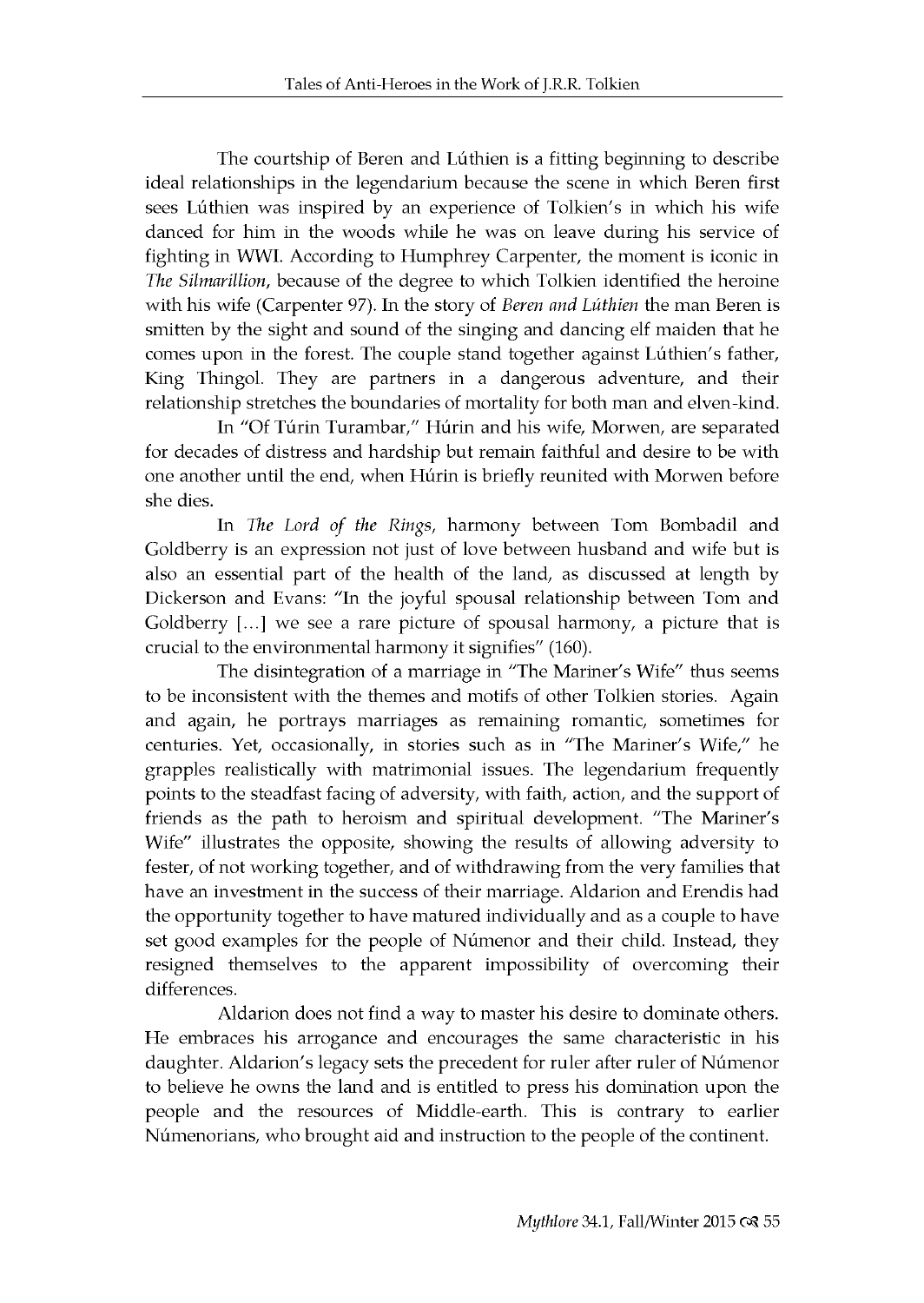For Erendis's part, her spiritual appreciation of trees is an empathy Tolkien shared (Dickerson and Evans 130). She had the chance to influence a future King of Númenor. She fails because she focuses upon the sea as a rival instead of finding a way to broaden her own spiritual love of nature beyond her home island. Her resentment diminishes her character, and each action contributes to a doom of unhappiness.

Aldarion and Erendis's mutual spite does their daughter a disservice. The notes to the story say of Ancalimë, "As she grew older she became ever more willful [...]. She was clever, and malicious, and saw promise of sport as the prize for which her mother and her father did battle" *(UT 208)*. Douglas Kane, in his essay on the presence of legal knowledge in the work of J.R.R. Tolkien, writes that, in "The Mariner's Wife,"

One of the most interesting elements of their separation is the issue of the custody of their daughter, Ancalimë, who would become the first ruling queen of Numenor [sic]. Ancalimë herself is described as having disastrous relationships with men, showing that Tolkien was well aware of how dysfunctional relationships tend to propagate themselves. (Kane 53)

"The Mariner's Wife" demonstrates the same conflict of feraculture (defined by Dickerson and Evans as the conscious preservation and cultivation of wild nature  $[32]$ ) versus conservationism found in the relationship of the Valar Yavanna and Aulë (110). Aulë creates the Dwarves secretly, and Yavanna is unhappy because she has no influence in the development of their nature. She knows they will have no regard for living things. Consequently, she pleads to Manwë for the protection of her creations, and the Ents are made for that purpose. When she reports her success to her technologist/craftsman spouse, Aulë's tactless answer is "Nonetheless they will have need of wood." Despite the similarities of their story to that in "The Mariner's Wife," the immortal couple remain together *(Silmarillion* 43-46).

Also echoing the same theme is the story of the Ents found in *The Lord of the Rings.* The male Ents represent what Dickerson and Evans describe as preservationist ecological values. They protect and preserve the trees. The female Ents were involved with cultivation of the land and agriculture. The male Ents remained in the shrinking confines of the forests, while the female Ents moved on to other lands. At some point the Entwives were lost. This meant there would be no more Entings and spelled the eventual extinction of their species, because the spouses would not find a way to relate to each other's core values—as we see with Aldarion and Erendis *(LotR III.4.475-78).* Corey Olsen explores the schism between Ents and Entwives: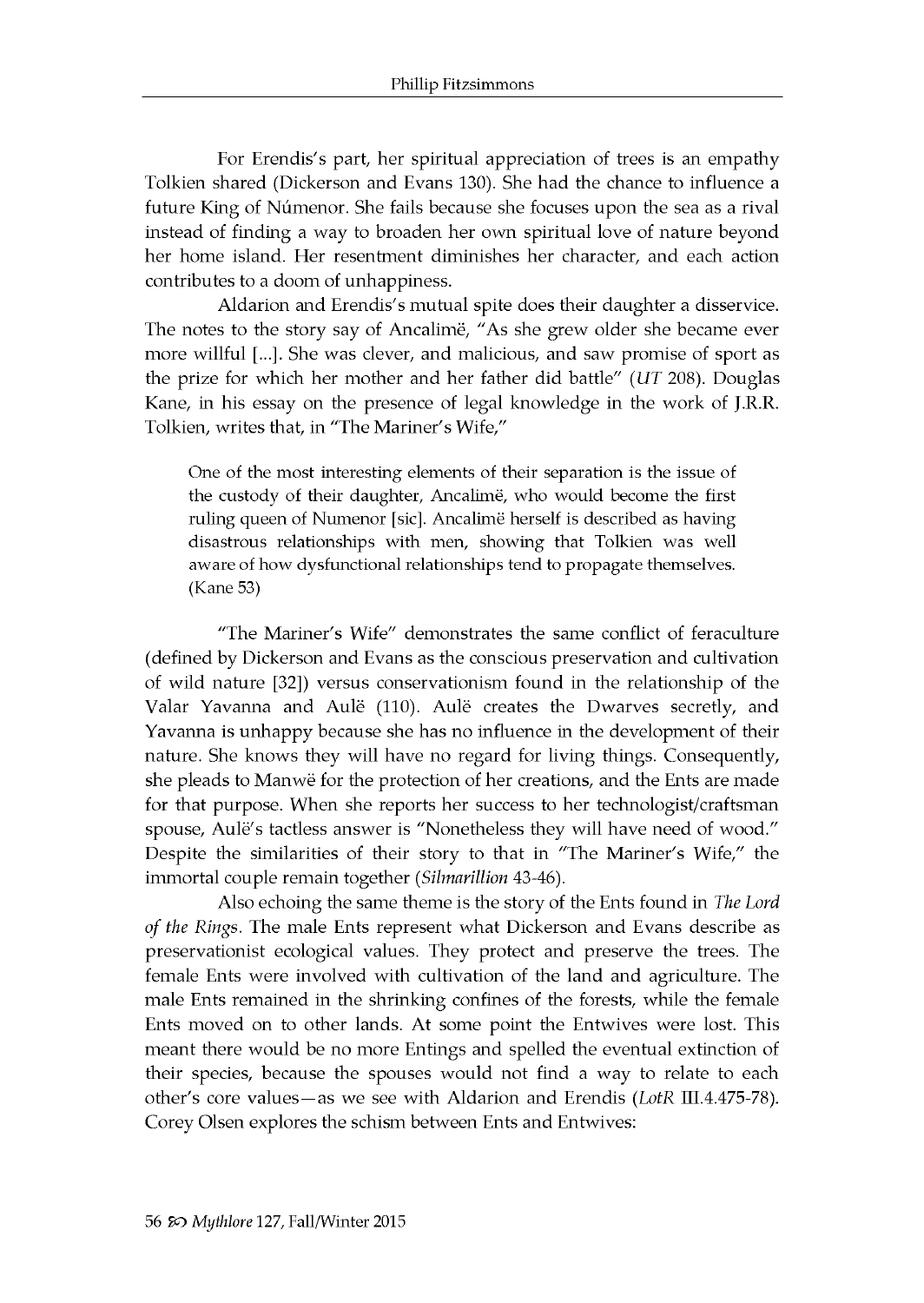Their estrangement not only demonstrates the corruption of their values; it also exacerbates it. The Ents and the Entwives, if unified, would balance and complete each other. Together, they would cherish and protect both the forests and the fields, and their complementary outlooks, their active and contemplative relationships to nature, would inform and instruct each other. (Olsen 46)

"Aldarion and Erendis: The Mariner's Wife" and "Of Turin Turambar" are worth the attention of readers because they contribute to the legendarium by providing a contrast to Tolkien's usual story-telling strategy of in structing the reader on a moral and good life through good example. In both stories the reader is shown how not to behave through the dramatization of a failed marriage and the disastrous isolation of a promising young man. We can conclude with Richard Mathews's observation that "Aldarion and Erendis: The Mariner's Wife" is, in fact, a gem with qualities that require a setting to augment them for display (Mathews 30). He was referring to the scholarly work of Christopher Tolkien. But the primary setting is the legendarium itself. Both stories and their setting augment each other reciprocally. The left-handed approach to moral instruction contributes to the larger structure as much as the larger structure gives the individual stories their place of purpose and of beauty.